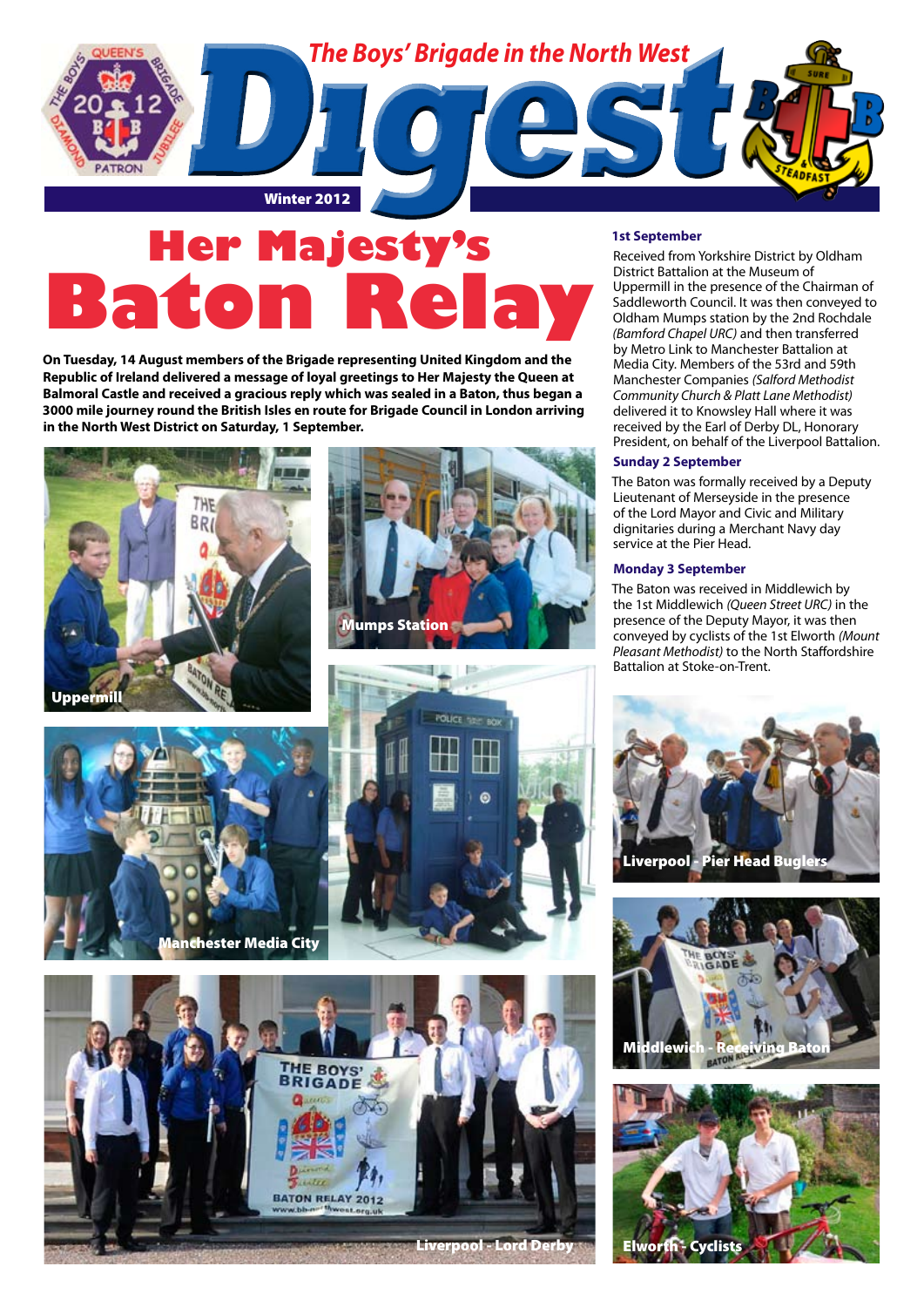# *98th Annual General Meeting at Rishton*



**Some 40 Officers representing 17 Companies** attended the AGM at Rishton Methodist Church by kind invitation of the East Lancashire Battalion. The Mayor of Hyndburn Cllr John Bradley extended a civic welcome.

After formalities of the Annual General Meeting had been completed there followed an address by John Myers, Development Officer Leeds Battalion, on the theme 'Called to Serve'.

The day concluded with a Buffet tea generously provided by the ladies of the church. As ever a time of rich fellowship ensued.

### ROYAL MESSENGERS

**This edition of the Digest contains details in word and photographs of the passing of Her Majesty's gracious reply to the Brigade Diamond Jubilee greeting.** 

This brings to mind the title of an



illustration by the artist Harold Copping "The Kings Messenger" which depicted a BB Sergeant in front of Jesus on a hillside, such prints were hung prominently

in Company headquarters (indeed I think some still are!) The days of bible illustrations are long past but I readily recall the impact they made in giving us a weekly reminder as to our purpose. We need to remember also as we strive to retain our members to be Queen's men our ultimate goal is that they become Kings man to take on the all important Gospel message into future generations.

May we all be strengthened for the task in the year ahead.

In Christ **Alan McLoughlin** *District President*





# **MNASTICS COURSE**



**Some 28 Officers participated in a one day gymnastics course held at the District Training Centre on Saturday 1 September 2012.** 

The Boys' Brigade West London Gymnasts provided coaching. The course was fully



booked by the closing date and Officers from the 3rd Trafford *(Sevenways Methodist Church)*, 1st Morecambe & Heysham *(Stanley Street Baptist Church)*, 59th Manchester *(Platt Lane Methodist)*, 7th Southport *(Liverpool Road Methodist)*, 8th Wigan *(St Peter's Parish Church, Hindley)*, 2nd Widnes *(St Mary's Parish Church)* and 1st Oswaldtwistle *(Rhyddings Methodist)* took part along with 8 Company Section members who acted as trainees.

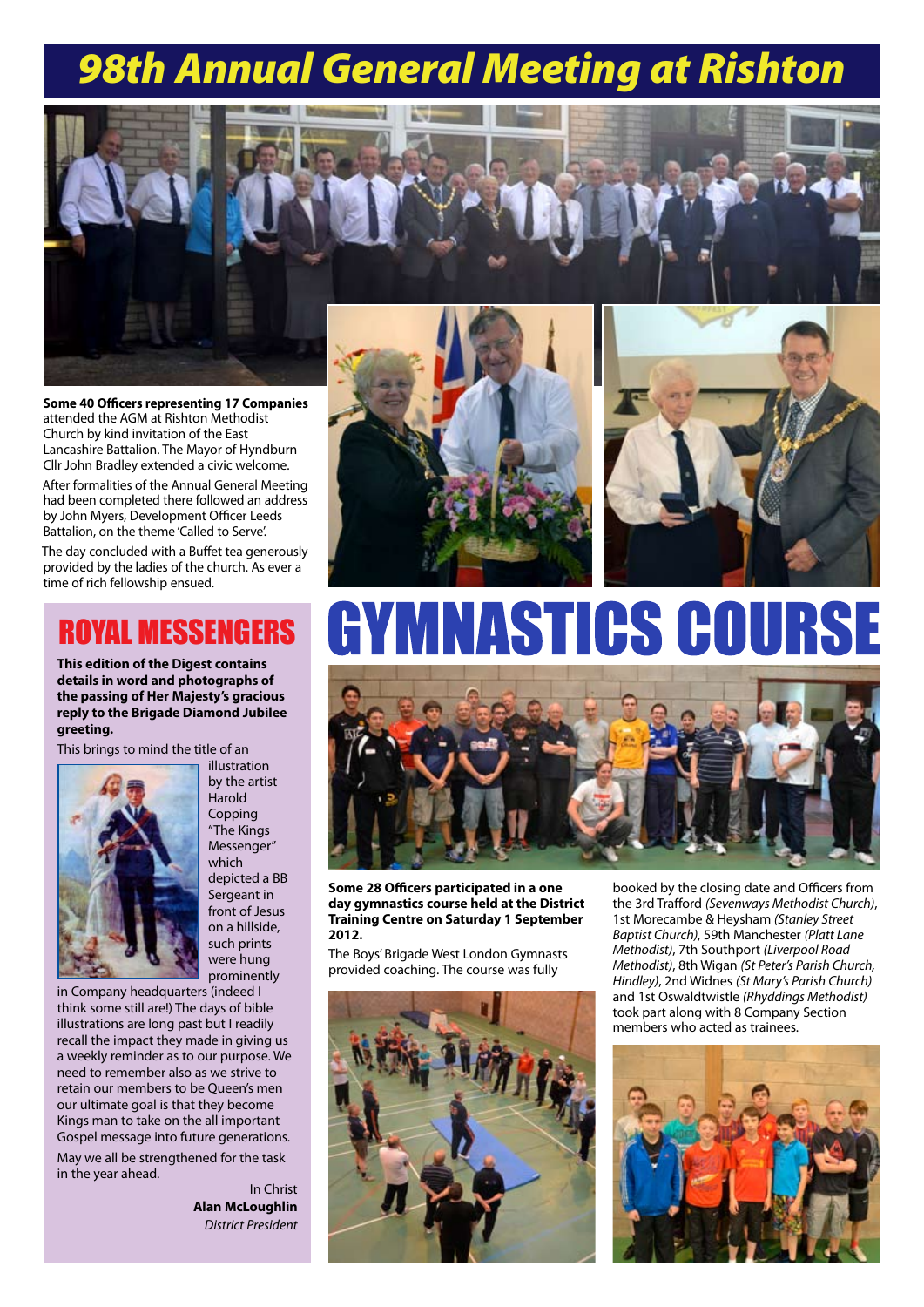# **TASTE of CAMP WE**  $\begin{array}{c} \hline \end{array}$



#### **Some 28 members from the**

**following** Companies 1st Bromborough *(Bromborough Methodist)*, 1st Burnley *(Greenbrook Methodist)*, 5th Manchester *(Christ Church URC)*, 10th Liverpool *(Christ Church, Anfield)*, 48th Liverpool *(Linacre Mission)*, 9th Widnes *(St Ambrose Parish)*, 1st Oswaldtwistle *(Rhyddings Methodist)*, and 1st Leyland *(Leyland Methodist)* spent the weekend participating in the adventure playground, Climbing Tower, Canoeing, Blind Football and Indoor Games.

Sunday worship was conducted by the Rev. Steve Gough.

Such weekends are always oversubscribed and organisers try to ensure that different Companies attend each year so it is essential to apply early.